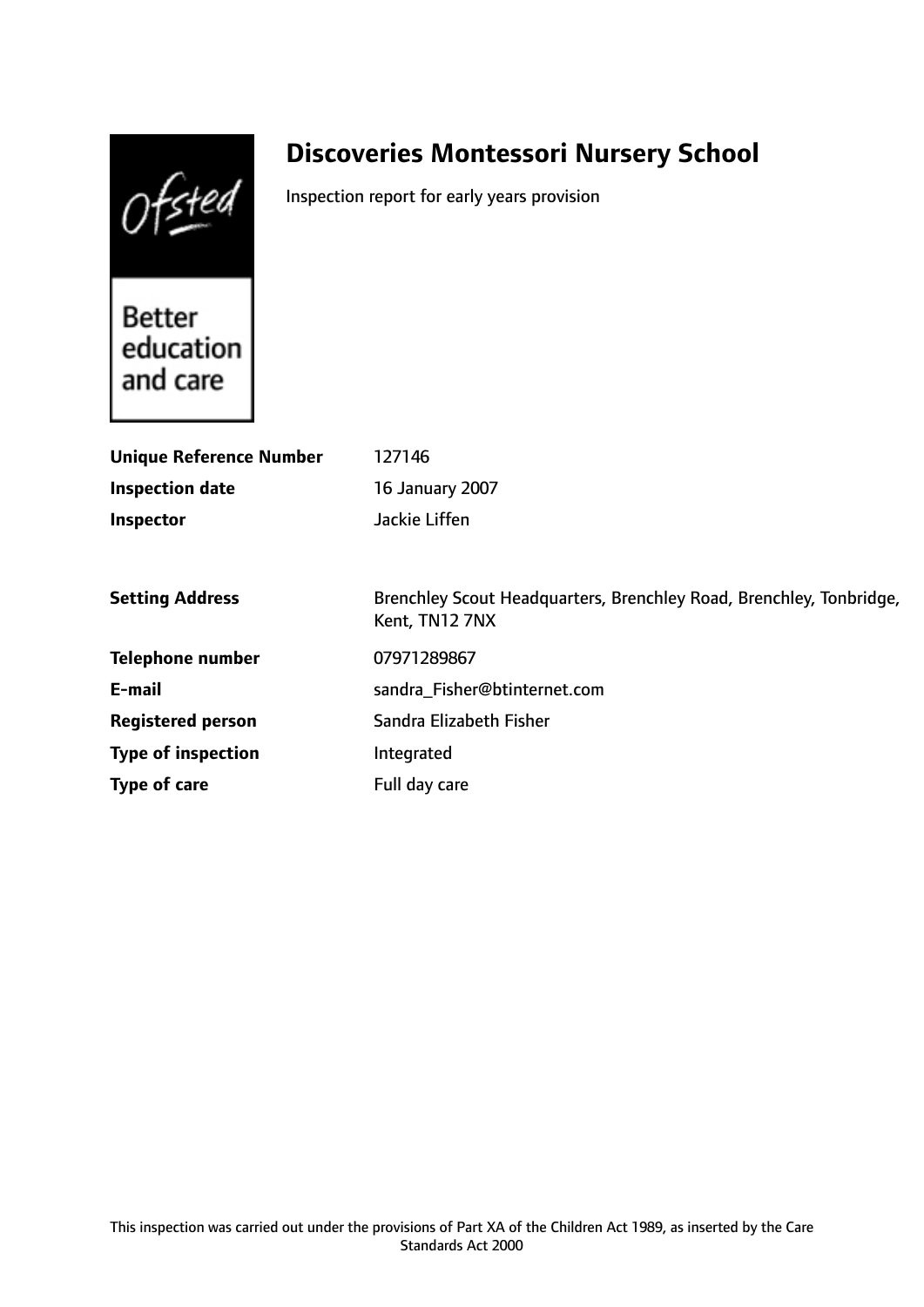# **ABOUT THIS INSPECTION**

The purpose of this inspection is to assure government, parents and the public of the quality of childcare and, if applicable, of nursery education. The inspection was carried out under Part XA Children Act 1989 as introduced by the Care Standards Act 2000 and, where nursery education is provided, under Schedule 26 of the School Standards and Framework Act 1998.

This report details the main strengths and any areas for improvement identified during the inspection. The judgements included in the report are made in relation to the outcomes for children set out in the Children Act 2004; the National Standards for under 8s day care and childminding; and, where nursery education is provided, the *Curriculum guidance for the foundation stage.*

The report includes information on any complaints about the childcare provision which Ofsted has received since the last inspection or registration or 1 April 2004 whichever is the later.

## **The key inspection judgements and what they mean**

*Outstanding: this aspect of the provision is of exceptionally high quality Good: this aspect of the provision is strong Satisfactory: this aspect of the provision is sound Inadequate: this aspect of the provision is not good enough*

For more information about early years inspections, please see the booklet *Are you ready for your inspection?* which is available from Ofsted's website: *www.ofsted.gov.uk.*

## **THE QUALITY AND STANDARDS OF THE CARE AND NURSERY EDUCATION**

On the basis of the evidence collected on this inspection:

The quality and standards of the care are good. The registered person meets the National Standards for under 8s day care and childminding.

The quality and standards of the nursery education are good.

## **WHAT SORT OF SETTING IS IT?**

Discoveries Montessori Nursery School opened in 1999 and operates from a large room in a scout hut. It is situated within the parish playing fields of Brenchley, Kent. A maximum of 12 children may attend the nursery school at any one time. The nursery school is open five days a week during school term times from 09:00 until 15:00 on Mondays, Tuesdays, Wednesdays and Thursdays and 09:00 until 12:00 on Fridays. All children share access to a secure enclosed outdoor play area.

There are currently 22 children aged from two to under five years on roll. Of these 15 children receive funding for early education. Children come from a wide catchment area around Brenchley.

The nursery school supports some children with special needs. It employs five members of staff, all of whom hold appropriate early years qualifications.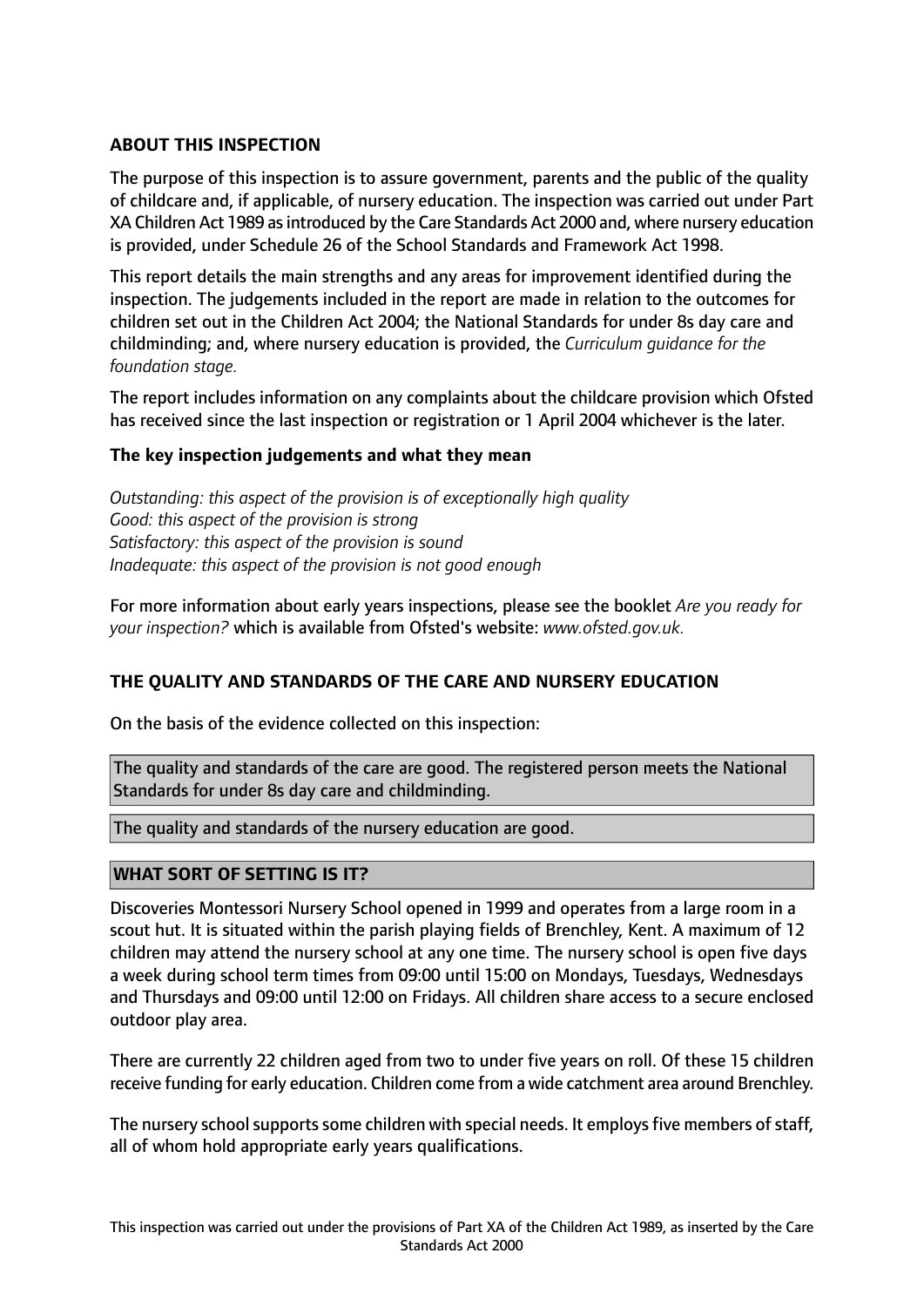The setting receives support from the Kent Early Years Department.

# **THE EFFECTIVENESS OF THE PROVISION**

## **Helping children to be healthy**

The provision is good.

Children are beginning to learn about simple good health and hygiene practices when they are reminded to wash their hands before eating. They are well protected from infection by staff who ensure that all surfaces are regularly wiped with an anti-bacterial cleanser. Children rest according to their needs on comfortable, cushions laid out in the book corner. When children fall asleep staff put clean linen slips under their heads to protect them from the spread of germs. Children have good spatial awareness as they move around the room. They enjoy the fresh air and exercise when they play outside on the various apparatus. Staff contribute to children's good health by ensuring that any medicines are brought in by parents who ensure that the containers are clearly labelled, and give written instructions for administration.

Children are well nourished by staff who provide snacks such as fruit which children help themselves to whenever they are hungry. Children pour themselves a drink of milk or water whenever they are thirsty from an easily accessed jug. however, some are unclear where to dispose of the residue. Staff ensure that the children's packed lunches are in good condition by storing them in a fridge.

## **Protecting children from harm or neglect and helping them stay safe**

The provision is good.

Staff make regular risk assessments to ensure that children are cared for in a welcoming, secure, child-friendly, and safe environment. Children explore and play freely in the available space which is comfortably warm and suitable for them. Children mainly use Montessori equipment, which is in good condition. They experience little difficulty in helping themselves from the easily accessed range and are becoming competent in seeing to their own needs within the safe environment. All children are included as they easily use the child-sized furniture. Children are learning to avoid accidents within the group because they are taught to recognise common dangers such as broken glass, and cope with tasks, such as clearing up, in a competent manner. Children are unable to exit the premises unaided, or enter the kitchen. They tend not to have accidents within the setting because staff quickly erase potential dangers such as a wet floor, and they keep covers on the electrical sockets. Outside, staff carefully watch as children happily and energetically play on the well maintained apparatus which are sited on a safety surface of bark. Children's welfare is safeguarded by staff who have a good knowledge of child protection procedures and ensure that anyone who is not vetted is not left alone with children.

## **Helping children achieve well and enjoy what they do**

## The provision is good.

Children quickly settle in the comfortable environment where they easily explore and experiment with the various activities on offer. They enjoy the happy, purposeful atmosphere where the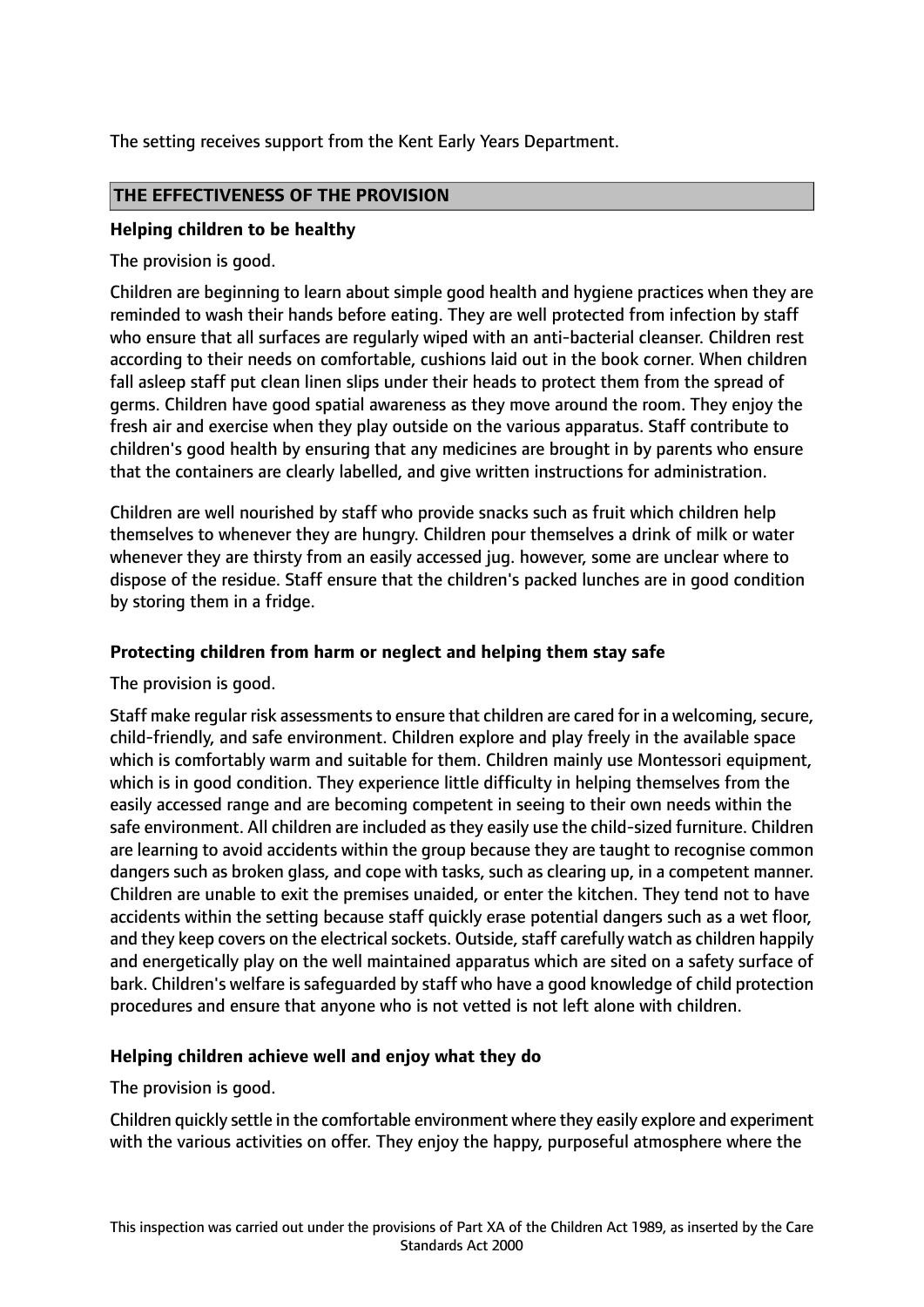poem on the door about smiling typifies the ethos of the group. The setting is especially prepared to teach children using the Montessori materials and methods. As a result children are involved in a broad range of planned activities which promote their development.

#### Nursery Education

The quality of teaching and learning is good as children are carefully introduced to a range of activities to support and extend their progress. They work quietly and harmoniously with others because they tend to have a specific project or task to focus on. Children move forward at their own pace by exploring activities which are graded according to their difficulty. They are challenged and helped to reach their potential. For example, a child is asked to recognise a number and then helped to count until that number is reached. Sessions are based on children developing their own enjoyment of learning so that they are becoming confident enough to make choices and take decisions. Staff often crouch or sit at children's level to speak with them and children usually respond appropriately, appreciating the attention. The high ratio of staff to children means that each child receives 1:1 attention at some point during the session. Children are making good progress towards the Foundation Stage because the system of learning offers challenges and learning opportunities relative to their abilities. Although planning for group activities is minimal, each child has a play plan and the staff ensure that they use suitable recording methods to help each one individually.

Children are making good progress in all areas of learning; they recognise their own needs and are developing autonomy. Most children use the toilet independently, wash their own hands and help themselves to food and drink. Children are also learning to clear up after themselves and often sweep the floor or wash it with a mop and water. Children are beginning to develop their knowledge and understanding of the world asthey play with an interactive globe, although the range of technological toys used on a regular basis is limited. They are becoming very familiar with basic home tasks and sometimes meet visitors who work in a variety of occupations, such as a fireman. Children easily help themselves to books and show enjoyment as they sit comfortably in the book corner where staff sometimes join them to read stories. They are developing language asthe leaders gently question and talk to them about a variety of relevant topics such as the weather. Children have a number of opportunities to explore media such as painting and soon become absorbed in what they are doing. They quietly create paintings and are left to explore texture, design and colour until they finish the creation. Children often join in spontaneous singing as they play happily and some are developing a very good sense of rhythm when using the musical instruments to accompany nursery rhymes. Children are becoming familiar with mathematical concepts such as space, size, shape and pattern because they frequently undertake specific graded tasks designed to help them learn. Children's fine motor skills are enhanced by a number of activities within the group such as using tweezers to move soft shapes from one bowl to another. Outside they extend their fitness, dexterity, co-ordination and physical skills when playing on the suitable apparatus.

## **Helping children make a positive contribution**

The provision is satisfactory.

Each child is valued, respected and included within the group. Staff follow an equal opportunities policy regarding admissions, employment, resources, and the curriculum so that stereotypes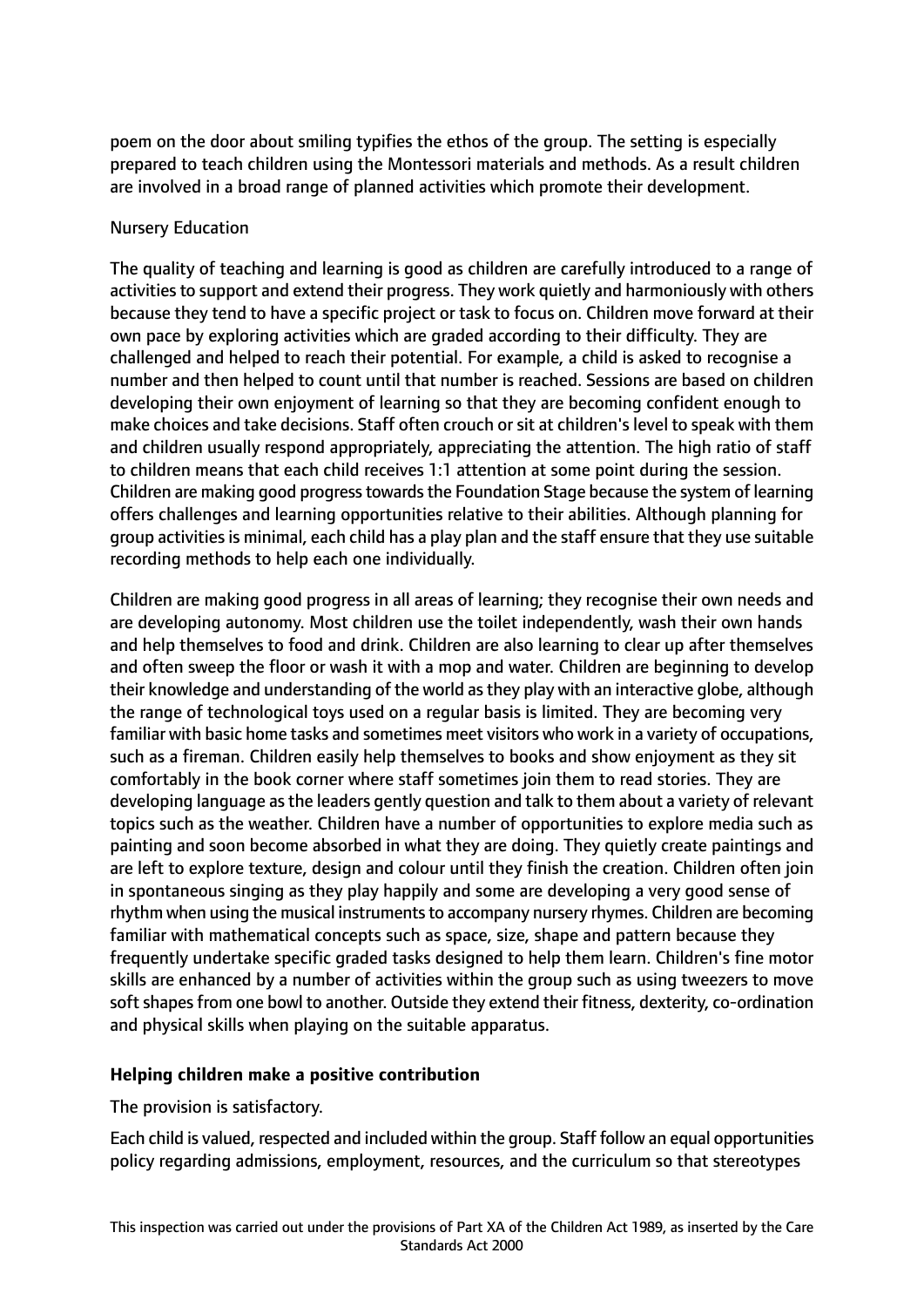are avoided and all children settle and receive the care they need. Children are beginning to have an awareness of the diversity of our society, helped by staff who introduce them to books depicting children from other countries. They also celebrate festivals and use a globe from time to time. Overall spiritual, moral, social and cultural development is fostered. Children are learning to respect others and to consider the consequences of their words and actions because staff encourage and promote a positive attitude. For example, they sometimes suggest that everyone should clap a child who has achieved something. Most children have their specific needs addressed within the group although disabled children experience some difficulty in accessing the building. Children behave well because staff take every opportunity to guide them in the right direction and to offer positive reinforcement and praise. As a result children are involved and stimulated so that they act and react in an appropriate manner. Partnership with parents and carers is satisfactory. The leader makes every effort to introduce and involve carers into the group so that children's security is enhanced by a mutual understanding. Although, some parents are not receiving up to date copies of the policies and procedures, generally they are very pleased with the setting and especially with the contact books which help children benefit from continuity of care.

# **Organisation**

The organisation is good.

Children's security and development is improved because the staff have a clear sense of purpose and undertake a number of extra training courses. Most adults hold a suitable first aid certificate so that children's good health is maintained as they deal with accidents in the most appropriate manner. Children's welfare is protected because all staff hold clear Criminal Records Bureau enhanced checks and the provider ensures that they are suitable to work with children. Leadership and management is good. The owner works with staff to contribute to children's progress towards the early learning goals by identifying each child's needs in forming a play plan; they ensure that all areas are covered during children's time in the group.

Children's well-being is enhanced because adults give high regard to organising the group so that there is a very high adult:child ratio. This means that all children are happy and content because they have plenty of attention. The provider positively supports children's care, learning and play by making sure that she puts all regulations into place. For example, she checks that the complaints policy is up to date and sufficient to inform parents. Children's security is enhanced because all documentation is in place; the owner makes sure that the register indicates the times that children enter and leave the building and displays the registration certificate.

The provision meets the needs of the range of children for whom it provides.

## **Improvements since the last inspection**

At the last inspection the provider was asked to obtain parental permission to access emergency medical advice and treatment; this is now included on the registration form. She was also asked to enhance children's safety by carrying out risk assessments. These are now carried out on a daily basis. The provider was also asked to ensure that nappy changing facilities are in place and to up-date the complaints procedure. She now provides suitable nappy changing facilities